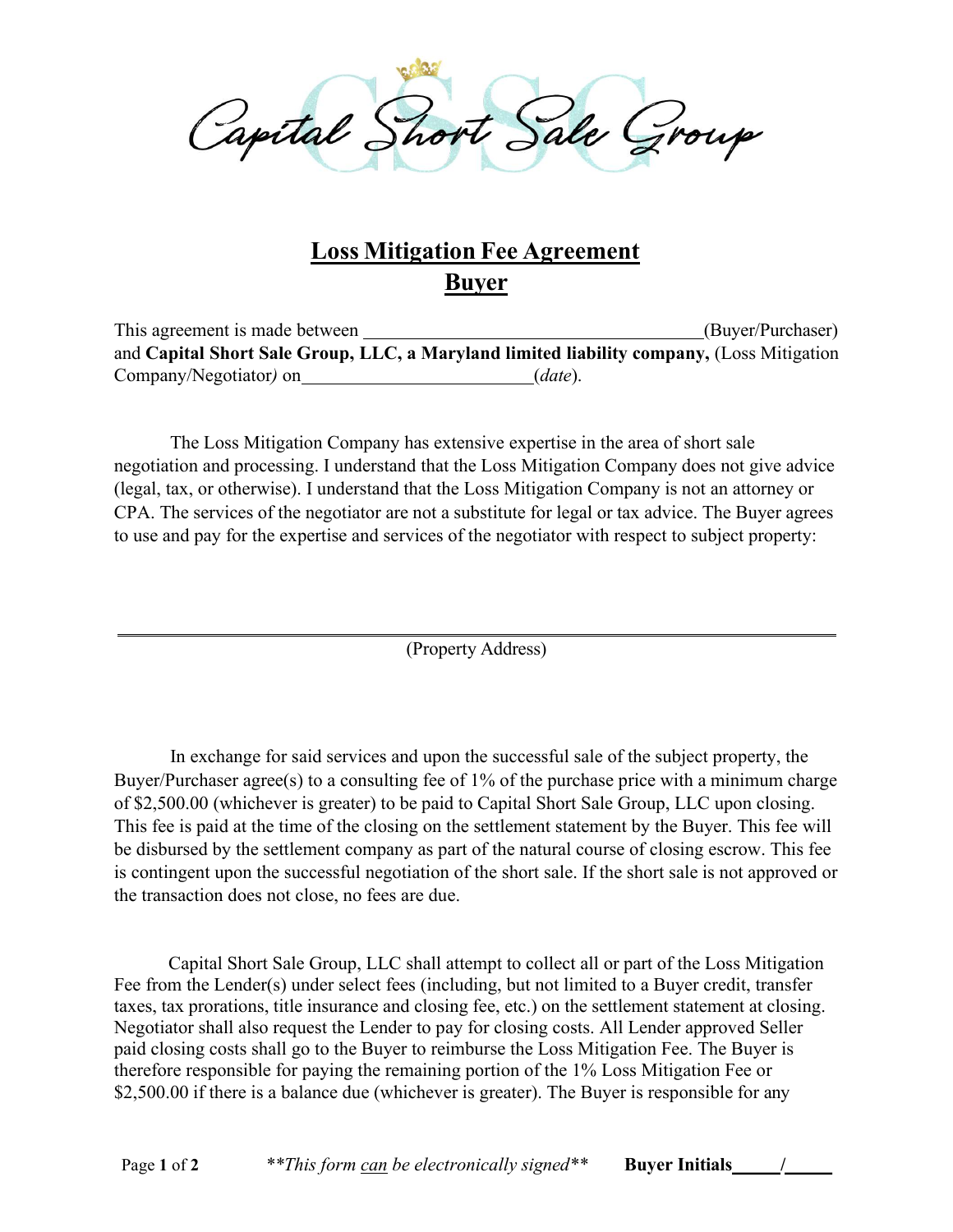Shortfall if the amount of Lender approved Seller paid closing costs does not cover the remaining<br>Loss Mitigation Fee.<br>Buyer authorizes the title company to put the Loss Mitigation Fee as a Buyer's expense<br>on the HUD as ou Capital Short Sale Group<br>
If the amount of Lender approved Seller paid closing costs does not cover the remaining<br>
itigation Fee.<br>
Buyer authorizes the title company to put the Loss Mitigation Fee as a Buyer's expense<br>
IU Capetital Short Sale Group<br>shortfall if the amount of Lender approved Seller paid elosing costs does not cover the remaining<br>oss Mitigation Fee.<br>Buyer authorizes the title company to put the Loss Mitigation Fee as a Buyer' Capital Short Sale Group<br>shortfall if the amount of Lender approved Seller paid closing costs does not cover the rent<br>Loss Mitigation Fee.<br>Buyer authorizes the title company to put the Loss Mitigation Fee as a Buyer's exp<br>

Loss Mitigation Fee.

on the HUD as outlined above.

I understand that there are no guarantees whatsoever that an agreement will be reached with the lien holders or that the property will be sold. The undersigned Buyer agrees to hold the shortall if the amount of Lender approved Seller paid closing costs does not cover the remaining<br>Loss Mitigation Fee.<br>Buyer authorizes the title company to put the Loss Mitigation Fee as a Buyer's expense<br>on the HUD as out What the Rein Bostels of that all property will be both. The unterligible Dayer agrees to Realtor, Negotiator, and the Loss Mitigation Company harmless from any and all activity agreed on this date by the undersigned,<br>Agre Rue and the distribution of the distribution of the distribution of the distribution of the distribution of the distribution of the distribution of the distribution of the distribution of the distribution of the distributi

Reservation Control Control Control Control Control Control Control Control Control Control Control Control Control Control Control Control Control Control Control Control Control Control Control Control Control Control Co

By:<br>Buyer/Purchaser's signature

By:<br>Buyer/Purchaser's signature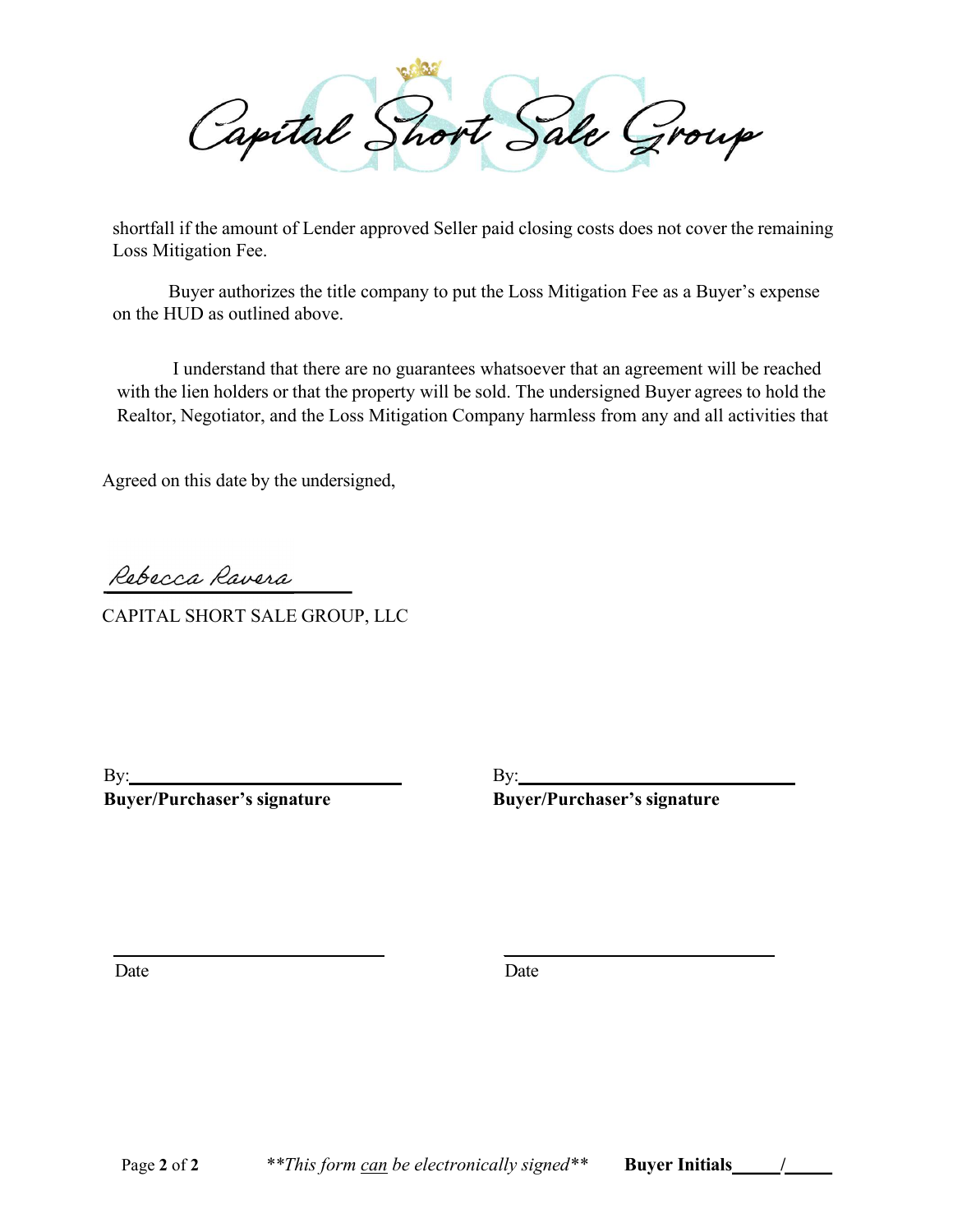**AFFILIATED BUSINESS ARRAGEMENT DISCLOSURE**<br>AFFILIATED BUSINESS ARRAGEMENT DISCLOSURE<br>e and purchase of this property, you may need to obtain certain settlement and real estate<br>ventures and/or contractual relationships inc Capital Short Sale and Connection with the sale and purchase of this property, you may need to obtain certain settlement and real estate<br>In connection with the sale and purchase of this property, you may need to obtain cer Sale Groupe of the subject of property. There are frequently other services and other in strilence that Capital Short Sale Group, LLC has a business relationship (e.g., direct or indirect energies. This is to give you noti **CAPTICAL SHOTT SALE SALE SALE SPOLUS**<br>
AFFILIATED BUSINESS ARRAGEMENT DISCLOSURE<br>
In connection with the sale and purchase of this property, you may need to obtain certain settlement and real estate<br>
services. This is to COLOGITY SUCK CONTINUES ARRAGEMENT DISCLOSURE<br>
In connection with the sale and purchase of this property, you may need to obtain certain settlement and real estate<br>
services. This is to give you notice that Capital Short S **PROCESS**<br> **EXECUTE:** THE SUSINESS ARRAGEMENT DISCLOSURE<br>
In connection with the sale and purchase of this property, you may need to obtain certain settlement and real estate<br>
vorsens in the subject property of the subject Free to short show and the shop around to the shop around the shop are received to the best services. This is to give you notice that Capital Short Sac Group, LLC has a basiness relationship (e.g., direct or indirect servi Capabrica Control BUSINESS ARRAGEMENT DISCLOSURE.<br>
In connection with the sale and purchase of this property, you may need to obtain certain settlement and real estate<br>
servects. This is to give you notice that capital Sho **Example 18 CONTROLL CONTROLL CONTROLL CONTROLL CONTROLL SURFERED SIGNATURE SIGNATURE SIGNATURE (SURFERED SIGNATURE)**<br>
SINCES ARRAGEMENT DISCLOSURE<br>
INCRED COUP, LLC has a business relationship (e.g., direct or indirect<br>
I

the lender's interest. Capacital Short Company of the sale and particles of this property, you may need to obtain certain settlement and real cases<br>services. This is to give you notice that Capital Short Sale Group, I.I.C has a business relation **Capital Short Short Sale Group**<br>
AFFILIATED BUSINESS ARRAGEMENT DISCLOSURE<br>
In connection with the sule and purchase of this property, you may need to obtuin certain settlement and real elastes<br>
services. This is to give Capacitaties Short Sale Group, LC Because of this relationship, this referralisement of a financial benefit or other benefits that a financial benefit or other benefit. Set for  $\alpha$  and  $\alpha$  or other benefit or  $\alpha$  are t

|                                                                                                                                                                                                                                                                                                                                                                                                                                                                                                                                             | AFFILIATED BUSINESS ARRAGEMENT DISCLOSURE |                            |                          |                          |                          |
|---------------------------------------------------------------------------------------------------------------------------------------------------------------------------------------------------------------------------------------------------------------------------------------------------------------------------------------------------------------------------------------------------------------------------------------------------------------------------------------------------------------------------------------------|-------------------------------------------|----------------------------|--------------------------|--------------------------|--------------------------|
| In connection with the sale and purchase of this property, you may need to obtain certain settlement and real estate<br>services. This is to give you notice that Capital Short Sale Group, LLC has a business relationship (e.g., direct or indirect<br>ownership interests, joint ventures and/or contractual relationships including, but not limited to marketing agreements<br>and/or office leases) with the following service providers.                                                                                             |                                           |                            |                          |                          |                          |
| You are NOT required to use these affiliated service providers as a condition for the purchase, refinance of short sale<br>processing of the subject property. There are frequently other service providers available with similar services. You are<br>free to shop around to determine that you are receiving the best services and the best rate for those services. A lender is<br>allowed, however, to require the use of an attorney, credit reporting agency, or real estate appraiser chosen to represent<br>the lender's interest. |                                           |                            |                          |                          |                          |
|                                                                                                                                                                                                                                                                                                                                                                                                                                                                                                                                             |                                           | <b>SETTLEMENT SERVICES</b> |                          |                          |                          |
| of Capital Short Sale Group, LLC. Because of this relationship, this referral may provide all or some members of Capital<br>Short Sale Group, LLC with a financial benefit or other benefit. Set forth below is the estimated charges or range of<br>charges by Terrain Title & Escrow or the following settlement services.                                                                                                                                                                                                                |                                           |                            |                          |                          |                          |
| Title Exam Fee - Estimate \$350-\$400                                                                                                                                                                                                                                                                                                                                                                                                                                                                                                       |                                           | Owners                     | Owners                   | Lenders                  | Lenders                  |
| Title Search Fee• \$200-\$250                                                                                                                                                                                                                                                                                                                                                                                                                                                                                                               |                                           | Standard                   | Enhanced                 | Standard                 | Enhanced                 |
| Doc Prep \$150-\$200<br><b>Hand Recording \$50</b>                                                                                                                                                                                                                                                                                                                                                                                                                                                                                          | Up to \$250,000.00                        | (per thousand)<br>\$3.90   | (per thousand)<br>\$4.68 | (per thousand)<br>\$2.65 | (per thousand)<br>\$3.18 |
| <b>Recording Fees</b>                                                                                                                                                                                                                                                                                                                                                                                                                                                                                                                       | $$250,000 \cdot $500,000$                 | \$3.30                     | \$3.96                   | \$2.40                   | \$2.88                   |
| Deed \$60                                                                                                                                                                                                                                                                                                                                                                                                                                                                                                                                   | $$500,000 \cdot $1,000,000$               | \$2.80                     | \$3.36                   | \$2.10                   | \$2.52                   |
| Deed of Trust \$60 if Principal Residence                                                                                                                                                                                                                                                                                                                                                                                                                                                                                                   | $1,000,000 \cdot $5,000,000$              | \$2.20                     | \$2.64                   | \$1.80                   | \$2.16                   |
| \$115 if Investment                                                                                                                                                                                                                                                                                                                                                                                                                                                                                                                         | Over \$500,000,000<br>Minimum Premium     | \$1.75<br>\$150.00         | \$2.10<br>\$150.00       | \$1.50<br>\$150.00       | \$1.80<br>\$150.00       |
| <b>Recordation Taxes - Varies by County</b><br>Lien Certificates - Varies by County \$40-\$55                                                                                                                                                                                                                                                                                                                                                                                                                                               | Simultaneous Issue                        | \$125.00                   | \$125.00                 | \$125.00                 | \$125.00                 |
| This is to give you notice that one or more members of Capital Short Sale Group, LLC. is a licensed Realtor with                                                                                                                                                                                                                                                                                                                                                                                                                            | REAL ESTATE BROKERAGE SERVICES            |                            |                          |                          |                          |
| Executione Realty, a full service real estate brokerage. Because of this relationship, ExecuHome Realty and/or one or<br>more of the members of Capital Short Sale Group, LLC may benefit from financial compensation or commission from the<br>sale of your home. You are not required to use this brokerage for your real estate services, and you have the right to shop<br>around for other services.                                                                                                                                   |                                           |                            |                          |                          |                          |
|                                                                                                                                                                                                                                                                                                                                                                                                                                                                                                                                             | <b>ACKNOWLEDGEMENT</b>                    |                            |                          |                          |                          |
| I/We the undersigned acknowledge that I/we have read and received a copy of this disclosure form and understand that<br>Capital Short Sale Group, LLC and our all members are referring me/us to purchase the above described settlement<br>services and may receive a financial benefit or other benefit as the result of this referral.                                                                                                                                                                                                   |                                           |                            |                          |                          |                          |
|                                                                                                                                                                                                                                                                                                                                                                                                                                                                                                                                             |                                           |                            |                          |                          |                          |

#### ACKNOWLEDGEMENT

Client Date Date Client Date Date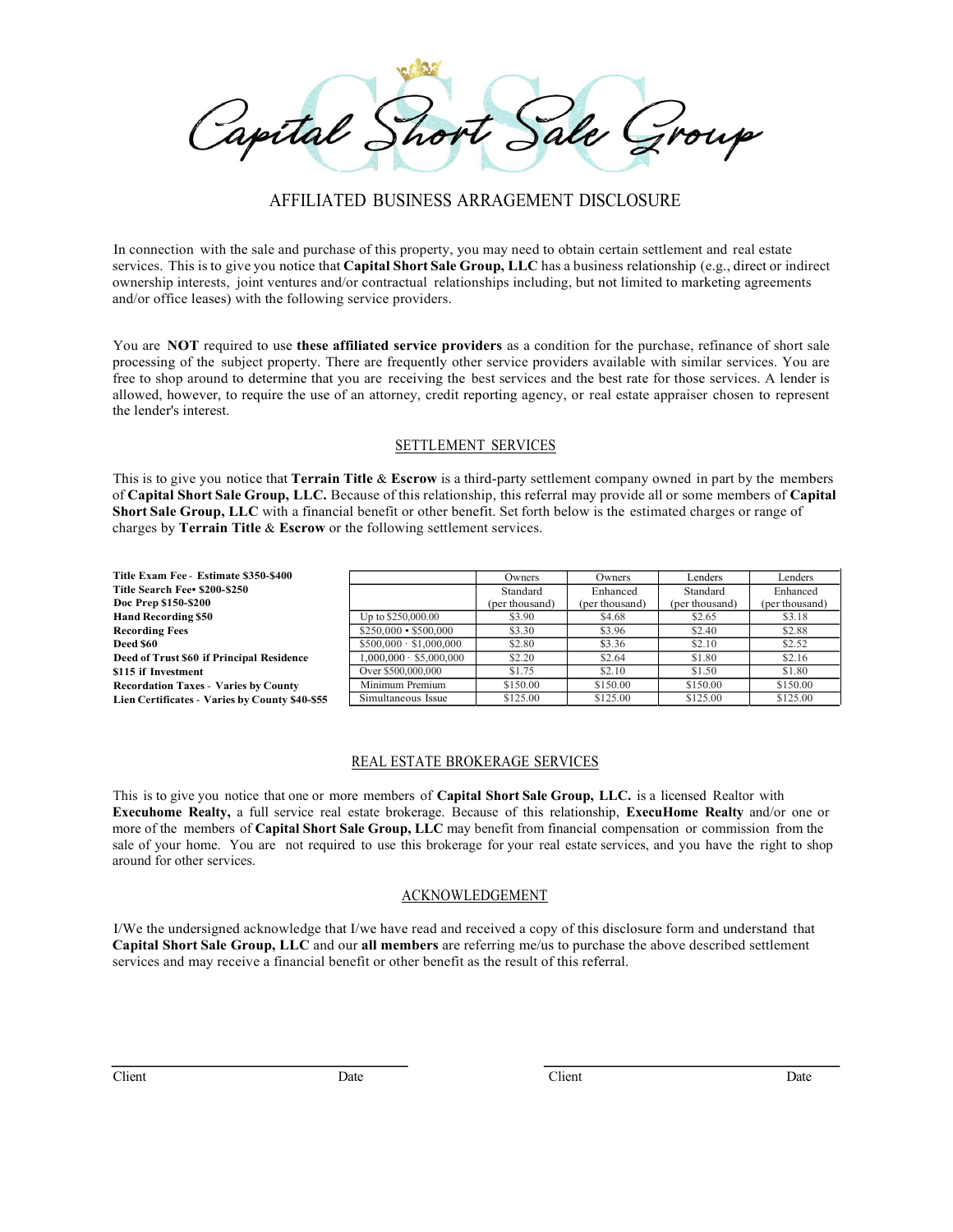## AMENDMENT TO REAL ESTATE PURCHASE AGREEMENT

THIS AMENDMENT TO REAL ESTATE PURCHASE AGREEMENT, is executed on:  $\qquad \qquad .20 \qquad .$  by and between  $\qquad \qquad$  ("SELLER") and ("PURCHASER").

### FACTUAL RECITALS:

A. On 20, SELLER and PURCHASER executed a Real Estate Purchase Agreement ("AGREEMENT") regarding property commonly known as:

### ("REAL ESTATE")

B. SELLER and PURCHASER now desire to amend the AGREEMENT as set forth herein below.

#### NOW, THEREFORE:

#### FIRST:

Paragraph 1 of the AGREEMENT is amended so that after amendment it shall read as follows:

SELLER and PURCHASER understand and agree that certain fees (including, but not limited to a Purchaser credit, transfer taxes, tax prorations, title insurance and closing fee, etc.) may be requested to be paid on the Sellers side of the settlement statement.

### SECOND:

All parties understand and agree that if any fees are received and/or approved to be paid by the lender on the Sellers side of the settlement statement, the credit for those fees will go towards the loss mitigation fee to be paid to Capital Short Sale Group, LLC on behalf of the purchaser. The loss mitigation fee is not to exceed 1% or \$2,500.00, whichever is greater. There is no additional compensation to Capital Short Sale Group above the negotiation fee outlined. The Buyer is responsible for paying the remaining portion (if any) of that fee.

The loss mitigation fee to Capital Short Sale Group is to be disbursed by the title company upon closing.

#### THIRD:

 The AGREEMENT as modified, amended, and supplemented by this Amendment to Real Estate Purchase Agreement, shall remain in full force and effect.